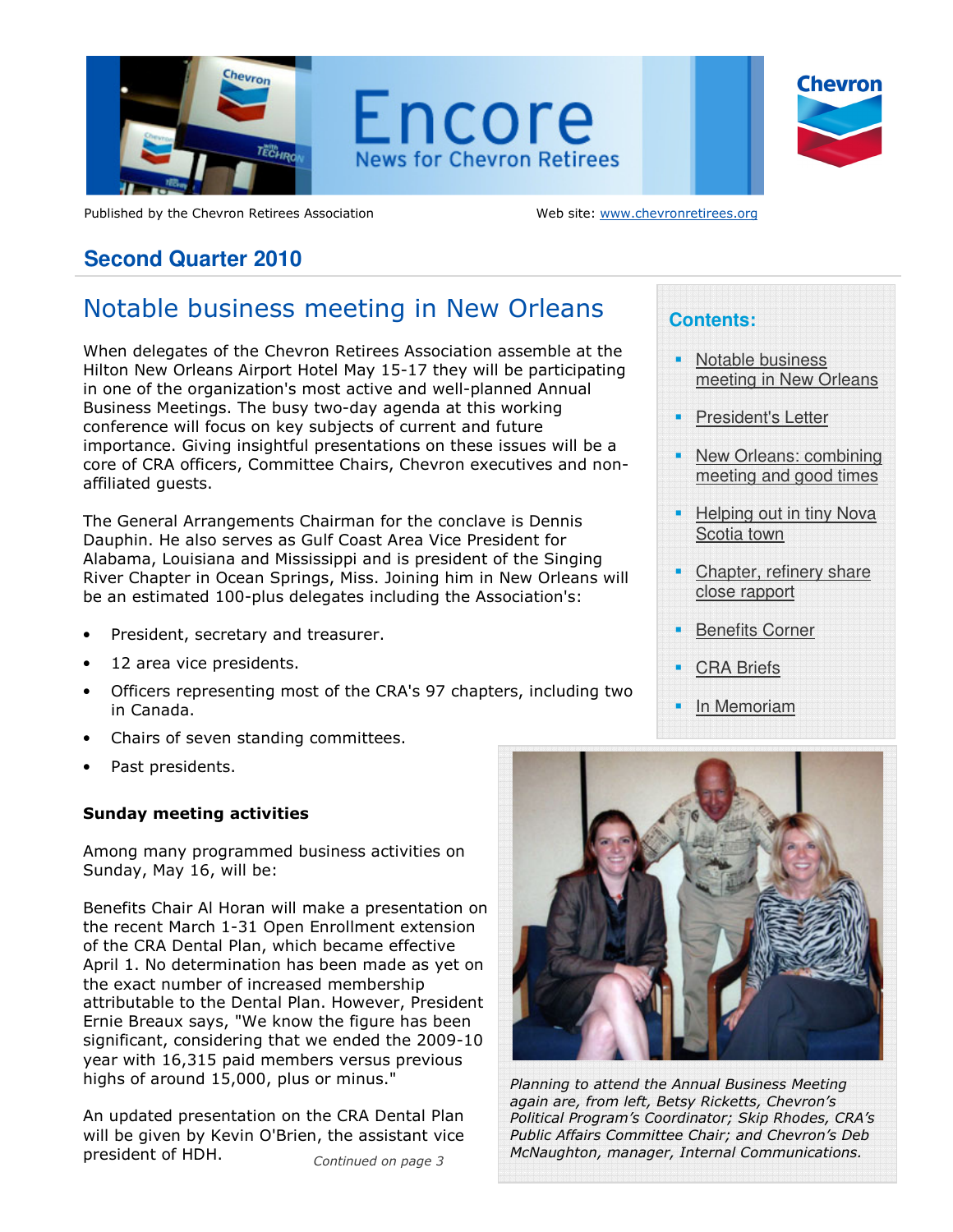# President's Letter We're getting ready for important May Annual Meeting

of the Saints winning the Super Bowl to the lows of the devastating<br>earthquakes in Haiti and Chile. Our hearts go out to all the people This year has begun with some unusual occurrences - from the highs of the Saints winning the Super Bowl to the lows of the devastating who have endured so much suffering in both countries. And we hope their recovery is swift and their lives soon will return to normal.

As for the CRA, we have much to look forward to in May. That month signals the time when we again will be conducting our Annual Business Meeting. From May 15-17 in New Orleans, your Association's officers from across the USA and Canada will converge to participate in what will be a busy, full-working agenda.

Dennis Dauphin, the Gulf Coast Area Vice President, has responsibility for the meeting along with the host committees that are chaired by Tim Crotty, president of the Greater New Orleans Chapter.

All the volunteer members of the host committees deserve the organization's deepest gratitude for their dedication, careful planning and commitment to this significant conference. Additionally, they are receiving important support from the Gulf Coast Area chapters whose members are collectively donating their time and expertise. You will note in an Encore article on Page 4 that, while our business sessions will be ongoing, the host committees will be coordinating a fun program arranged for visiting spouses and guests.



President Ernie Breaux

#### Fill out registration forms

For all members planning to participate in the New Orleans gathering, you can assist the host committees by filling out the registration forms and returning them as soon as possible.

I also encourage all officers to attend and participate in the proceedings at the Annual Meeting. Included among our business sessions will be those involving the Association's seven Standing Committees plus corporate presentations from special Chevron guests representing Human Resources and Policy, Government and Public Affairs. A featured Sunday afternoon speaker will be Don Campbell, manager of Chevron's External Communications, who will brief delegates on the Ecuadorian situation.

Our multiple Standing Committees have devoted countless hours performing their assigned tasks and they will present reports of their accomplishments during our business meeting. Delegates will have the opportunity to amend and/or cast their vote on various Committee proposals that will be offered to all attending members.

#### Recognition given Committee Chairs and members

I thank the Committee Chairs and members for their impressive work on behalf of all Association retirees. In doing so, I would like to give recognition to the following:

Al Horan of Dallas, TX, the Benefits Committee Chair and his four members from California, Tennessee and Texas. Tom Boaz of Chelsea, AL, the Budget and Finance Committee Chair and his three members from California, New Mexico and Oklahoma. Kathy Dougherty of San Francisco, CA, the Communications Committee Chair and her two members from California and South Carolina. Frank Coe of Houston, TX, the Demographics Chair and his two members from South Carolina and Texas.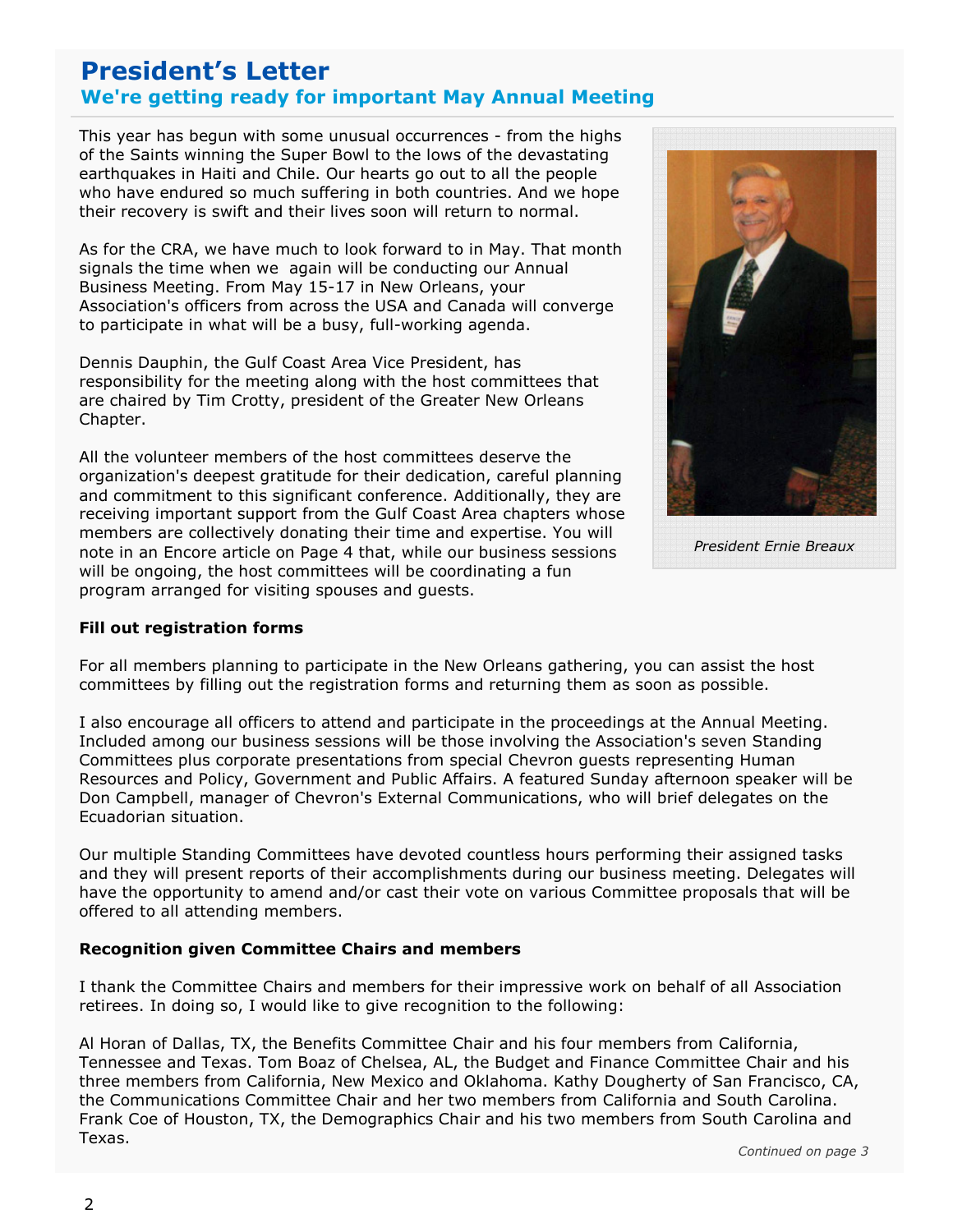### Notable business meeting in New Orleans Continued from page 1

 Presidents. Breaux explains, "This far-reaching Participating in a notable workshop titled "Whither CRA" - a program evolving from the Planning & Research Committee and led by John Bulla and John Dewes --will be the Area Vice workshop will take a forward look at our Association over the next 10 years, which will serve as a springboard for both action plans and recommendations for the 2011 Annual Meeting in Houston. These studies will encompass the structure of the CRA going forward, which will include our membership, new chapters, revenue and financial matters. This will involve a bottoms-up approach."

Regarding current financial matters, Treasurer Merle Hufford will give the membership a status report on the Association's finances. His presentation will be followed by each Committee Chair giving delegates a concise report of their activity.

Don Campbell, manager of Chevron's External Communications, will update attendees on the Ecuador crude oil controversy. It is an appropriate time to brief CRA delegates because the Company anticipates the Ecuadorian court will be delivering its verdict in the case right around the dates of the Annual Meeting.

On both days, delegates will have access to an open mike for questions, discussion.

#### Energetic Monday itinerary

Monday's business schedule is equally active. For example:

President's Letter Continued from page 2

Charlie Rhoads, of Houston, TX, the Nominating Committee Chair and his ten members, one from each of the CRA's geographic areas in the USA and Canada. Vic Revenko of San Francisco, CA, the Planning and Research Committee Chair Tennessee and Texas. Skip Rhodes of San Francisco, CA, the Public Affairs Committee Chair and his three members from Arizona and California.

#### Keynote address by Chevron guest speaker

Our meeting will culminate with a keynote address by a Chevron guest speaker to all delegates, spouses and guests at our traditional Deb McNaughton, manager of Chevron's Internal Communications, will discuss the various aspects of the Company's HumanKind Program, which is very popular with CRA members . . . Betsy Ricketts will talk about the important Chevron Advocacy Network programs plus plans for the future. As Coordinator for Political Programs, she works under the Government Affairs group . . . Claudia Polidori, Chevron manager, US Benefits, will discuss Corporate Benefits that are applicable to Chevron retirees. Her guests will make presentations, too. They are Brynn Valinoti, UHC account executive for Chevron, and Dr. David Weichers, UHC national accounts medical director.

Vic Revenko, Planning and Research Committee Chair, will have an unusually diverse and large number of challenging topics to report on. Included in his committee work were business efficiency, organization effectiveness and structure, cost efficiency, leadership workshops, value enhancements to Chevron and membership, new chapter formation, Chapter tax exemptions, records management and digitizing, updating job functions, host guide improvements and future meeting locations.

The dedicated business portion of the Annual Meeting will conclude, as always, with the election of a CRA president for 2010-11.

On Monday evening, the Association's traditional banquet will feature a keynote speaker from Chevron's Executive Headquarters Office. Following the speech, winners of the Company-sponsored Chevron Public Service Awards will be announced and honored.

and his four members from California, Mississippi, common goals and objectives. We can all be proud Monday evening banquet. We are very grateful for Chevron's ongoing support of our Association. I have communicated with members and officers from other retirement organizations and can report that our special relationship with Chevron is unique in our support for each other and in our shared of this relationship.

> Finally, I wish to congratulate all Chapter Presidents and Area Vice Presidents who were newly elected or reelected to continue in their current position. To those leaving office, I sincerely thank each for the service you have rendered to your fellow members and the Association.

Ernie Beaux, 112 Wicklowe RD, Lafayette, LA 70503 337-984-4657, ejbro112@yahoo.com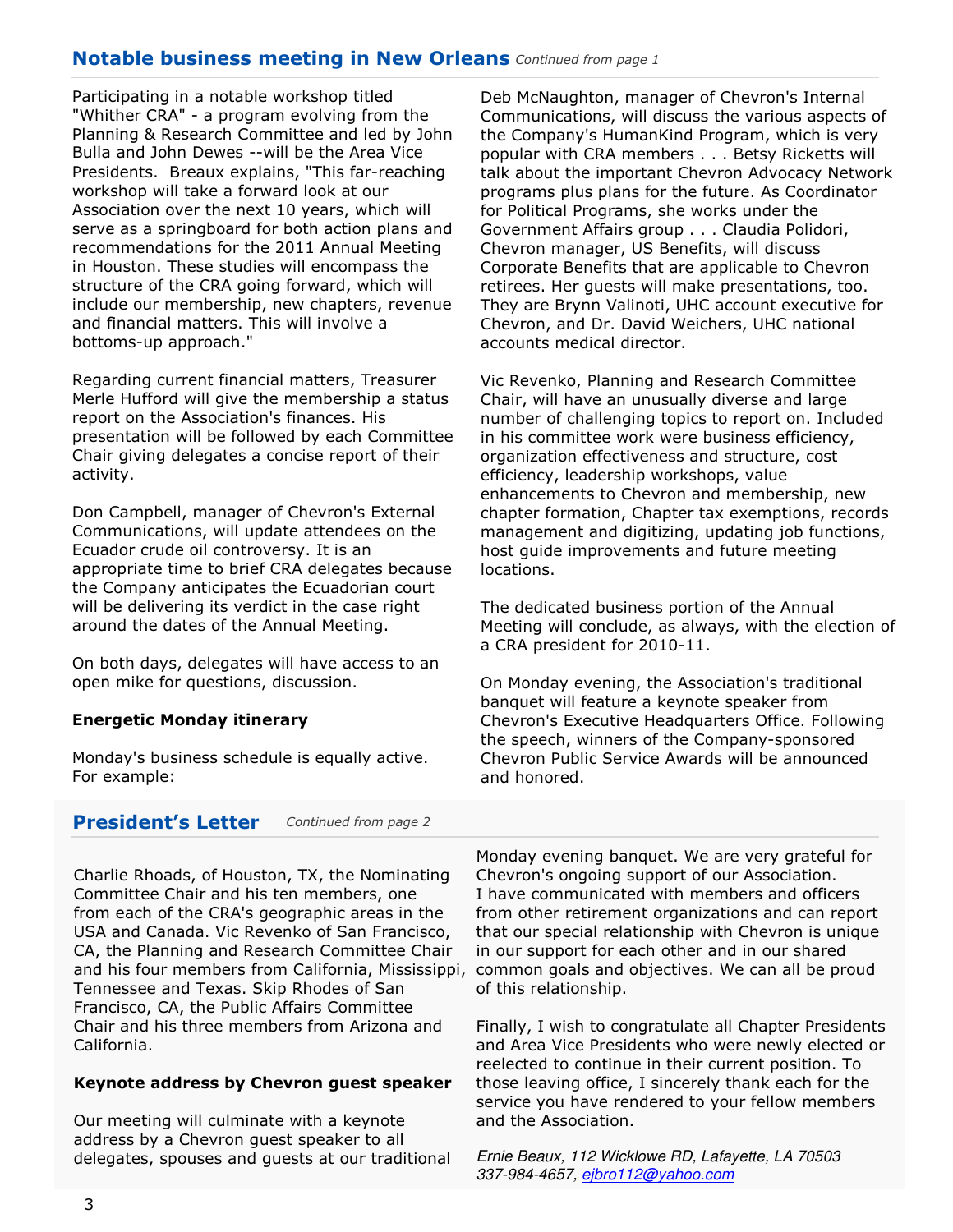# New Orleans: combining meeting and good times

### *By Dennis Dauphin, 2010 Annual Meeting General Arrangements Chairman and Gulf Coast Area Vice President for Alabama, Louisiana, Mississippi*

"Laissez les bon temps rouler." Come to our May 15-17, 2010 CRA Annual Meeting in New Orleans and let the good times roll.

Our first priority will be to hold a productive business meeting with important presentations and findings from our Officers and Committee Chairs during the work sessions. Their presentations will address the various issues and items of interest concerning us as retirees.

Afterwards we will be able to take advantage of the many opportunities to explore one of the most interesting cities in America. In the evenings and through available tours, delegates and guests will get a taste of some wonderful Southern hospitality.

The Hilton New Orleans Airport Hotel, our meeting site, is conveniently located directly across from the Louis Armstrong International Airport. And the city's famous French Quarter is just a 12-mile ride down Airline Drive (Hwy 61). As they say in Cajun country, "come pass a good time with us."



Wearing multi-colored "Mardi Gras beads" are three key planners for the New Orleans annual meeting. From left: Milton Bourn, president, Mississippi Pine Belt Chapter; Dennis Dauphin, Annual Meeting General Arrangements Chair and Gulf Coast Area vice president; and Tim Crotty, Host City Chairman and president, Greater New Orleans Chapter.

We have a block of 100 premium rooms reserved for delegates and alternates as well as additional premium rooms for members-at-large. Moreover we are pleased to announce a significant reduction in the original contracted hotel room rate. The special CRA room rate now is \$109 per night (plus taxes) and may be extended three nights before and after the annual meeting dates, on a space available basis.

The Hilton provides free shuttle service from the airport to the hotel. Also, there is no charge for hotel parking.

#### Chapter members a big help

After creating a model "organization chart" to share the duties and responsibilities of putting the Annual Meeting together, several Gulf Coast chapters pitched in to help and take charge of the many obligations. For example: President Tim Crotty of the Greater New Orleans (GNO) Chapter is the Host City Chair and President Pat Ketcham, Texaco Retirees of New Orleans Chapter, is the Registration Committee Chair. And Ron Akers, GNO's past president, is the Hilton Hotel liaison.

Houma Chapter President Riley Gros along with Mississippi Pine Belt Chapter President Milton Bourn and his wife, Marilyn, also have provided planning assistance - thereby making this Annual Meeting a multichapter event.

Additonally, the Entertainment Committee is led by Lila Crotty with help and support from Jackie Dauphin, Suzanne Ketcham and Ruth Ingram. Other committee members: Lynn Fleury, Houston Lemoine, Sharon Fisse, Jay & Vickie Occhipinti, Mickey Dupuy, Gerrald & Heidi Hack, Harold Meaker, John Loggins, Sally & Charley Bair, Jim & Dixie Jeffries and Kathleen Matthews.

Providing budgetary guidance and assistance was Tom Boaz, the Budget and Finance Chair. Support from the Greater New Orleans Tourism Bureau was obtained by Bill and Winkie Bouldin.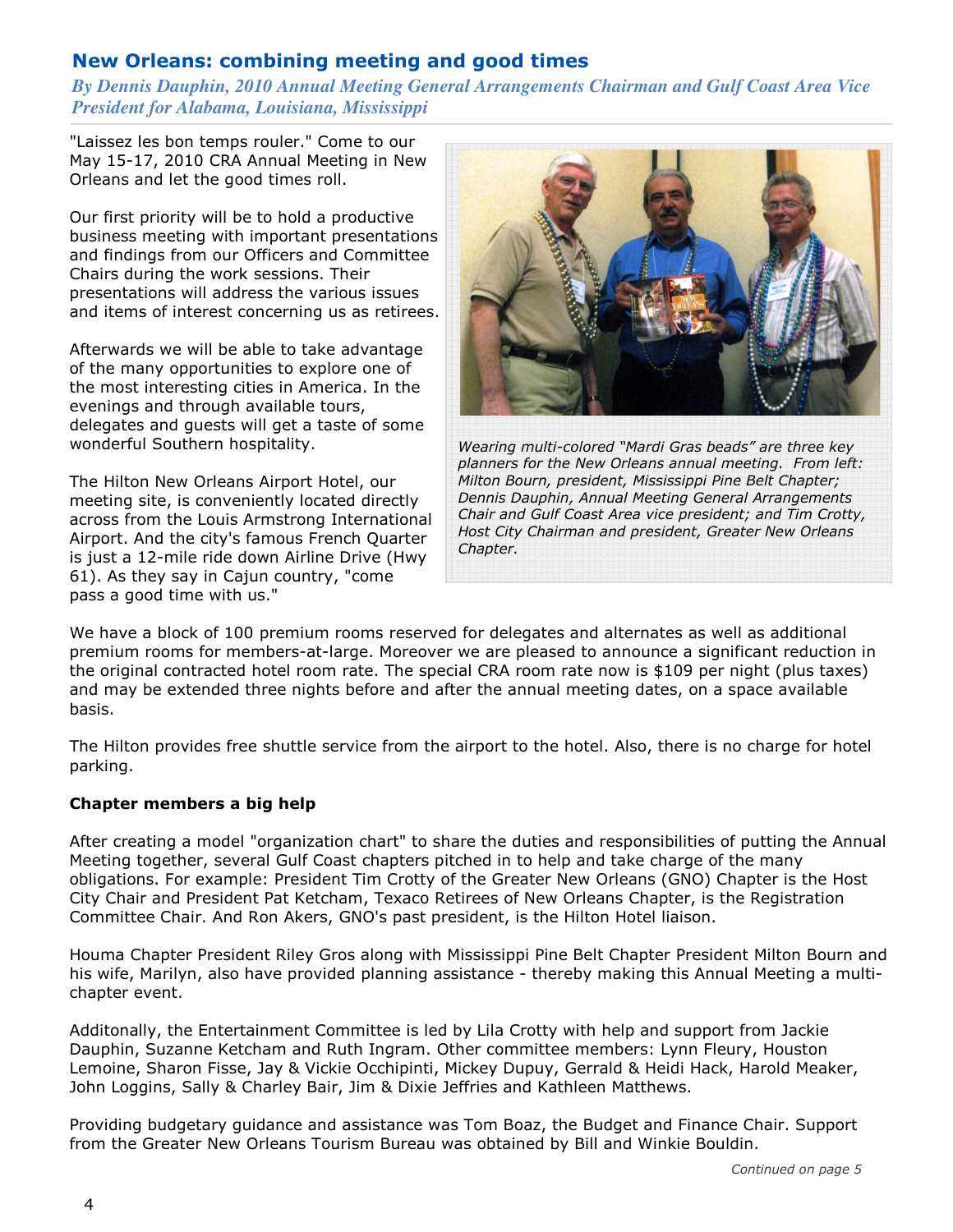#### Temperatures are moderate

Delegates visiting New Orleans can expect daytime high temperatures in the mid-80s with nighttime lows in the upper 60s. Be prepared for high humidity so recommended dress is lightweight summer clothing.

While in the New Orleans area, be sure to try some of its world-renowned food specialties: Beignets, Oysters Rockefeller, Creole Gumbo, Shrimp Etouffee, Muffulettas and "charbroiled" oysters - a really unique treat. A number of world-class chefs are waiting to serve you. Bon appetit.

Strolling through the French Quarter you'll hear the musical sounds of exceptional live Jazz, Rhythm and Blues, Gospel, Cajun and Zydeco. Another treat is to experience the beautiful architecture that abounds in New Orleans. It ranges from stately mansions on St. Charles Avenue and magnificent wrought iron fences surrounding the homes in the Garden District to the lovely lace balconies in the French Quarter. New Orleans also has some of the most interesting cemeteries you have ever seen.

"Must see" tourist attractions: National World War II Museum, Audubon Zoo, Aquarium of the Americas, Audubon Insectarium and St. Charles Trolley. Then there's Royal Street in the French

Quarter and, for shoppers, there's a renaissance of development in the uptown area of Magazine Street.

#### A choice of guided tours

We will start our opening evening on Saturday in the Hilton by enjoying a special menu of local dishes while listening to the sounds of the Tout Les Soir Cajun Trio. Then, on Sunday, spouses and guests will begin the morning with coffee and beignets at Café Du Monde followed by the opportunity to attend the New Orleans School of Cooking and/or a French Quarter guided shopping tour. The day will culminate with all attendees enjoying a buffet dinner aboard the Steamboat Natchez with entertainment by a live, five-piece Jazz band.

On Monday the beat goes on for spouses and guests with a guided tour of the famous Oak Alley Plantation and then lunch at Landry's Seafood House. Organized activities conclude with the traditional Monday night banquet in the Hilton's Grand Ballroom.

Be sure to join us in the "City That Care Forgot," also known as "The Big Easy." As you can see, our 2010 Annual Meeting will be a grand opportunity to combine business and pleasure. We hope to see you there.

### Helping out in tiny Nova Scotia town

Barb Carleton, who worked 23 years for Chevron Canada before retiring in 2002, has devoted herself to community involvement since settling in the little town of Chester some 42 miles south of Halifax, Nova Scotia's capital city.

She reports, "One of the great things about living in a tiny seaside village (pop. 3,500) is the opportunity to serve as a volunteer to work on projects that have a big impact on the community. For the past three years I have had the privilege to serve on the volunteer board that runs the community sportsplex/park."

That complex has a skating arena, curling club, tennis courts, music center and soon will have a family resource/day care center. The board is well into a four-year plan whose goal is to revitalize most of those facilities.

Carleton joined the board upon completing a Master of Economics Studies degree at Dalhousie University in Halifax (pop. 350,000).

She points out, "While serving on the board I have learned a tremendous amount about a wide range of things." She lists "how refrigeration systems work, the latest in accessible building standards and I have become pretty adept at filling in grant applications. As I have always found with volunteering, I have gained so much more than I have given." By the way, Carleton is now the board chair.

Her career, which began in Calgary, led to assignments in Angola, New Orleans and San Ramon. And just prior to retiring as a Chevron Senior Staff Geologist, she "looked after the geological operations for a well drilled offshore Nova Scotia."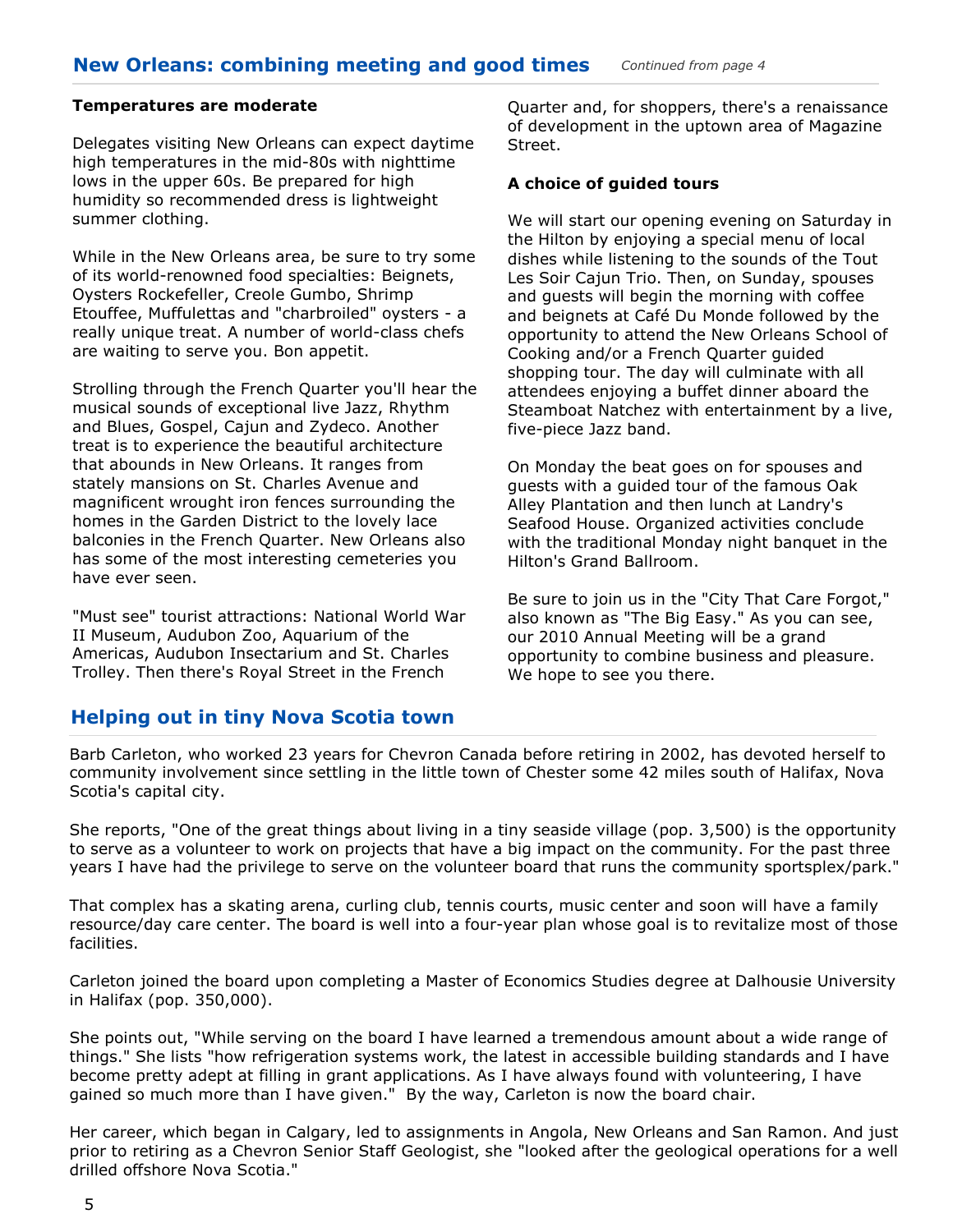## Chapter, refinery share close rapport *(Sixth in a series on CRA Chapters)*

 continue to enjoy a long, close relationship with Chevron's El Segundo Refinery. That's to be expected Southern California's South Bay Chapter is an invigorating, multifaceted organization whose members because the majority of South Bay's 333 paid members spent most of their careers there, the chapter has access to Company facilities for its quarterly meetings and weekly breakfasts, and there is interaction between retirees and refinery employees, including El Segundo Manager Frank Semancik.

Located on refinery property is a site called Chevron Park. Its facilities include a recreation hall and rest room. The chapter has free use of that clubhouse for its quarterly business meetings and other activities.

Adjacent to Chevron Park is the popular refinery-owned "Fish Shanty," which has a small kitchen. Chapter President Martin Saldivar says, "Every Tuesday, beginning at 7 a.m., it's where some of our retirees gather for a fresh-cooked breakfast. There's a fee of \$1 to cover the cost of supplies. From time to time, we invite refinery employees who are about to retire to join us. Over breakfast it gives us an opportunity to encourage them to eventually join our chapter."

Chevron Park also is the setting for the refinery's annual August picnic. Company invitees include South Bay members and spouses.

#### Luncheon meetings have social hour, theme, speaker, bingo

South Bay's luncheon meetings, which begin at 10:30 a.m. with a social hour, are different from most CRA chapters. They usually have a special theme.

Among 2009 themes were a Cinco de Mayo Fiesta complete with Mexican food and piñata, a Luau and Volunteerism. Featured speaker at the latter was Donna Duperson, who shared information with attendees on "volunteering opportunities." South Bay members are big on volunteerism, with many active in the Chevron Humankind Program. By the way, luncheons cost \$8 per person while the annual membership fee is \$6.



A special hat for South Bay Chapter

Saldivar points out "Many couples remain after our quarterly meetings for bingo games, with prizes awarded to winners. We also sell El Segundo Chevron retiree baseball caps at our luncheons. After a surprise pre-retirement refinery luncheon in December, (then) Chairman Dave O'Reilly was wearing our retiree cap when he left for the airport."

#### Members partake in guided tours

An occasional outdoor treat for South Bay members - who also include retirees from Gulf, Texaco and Unocal -- are field trips. October's half-day guided bus trip was to the 5th Annual Long Beach Port Fest, which included a boat cruise around the port. Another outing is planned for April.

Full-color photos of such activities are published in the chapter's lively, six-page quarterly newsletter. In a 2008 issue, the newsletter published baby photos of some members. One retiree declined participation because "Cameras weren't invented when I was a baby."

Recently, newsletter editors Bruce and Maddy Peterson introduced a Sunshine Corner column for members who are recuperating from an illness or injury "and could use some positive thoughts from friends." Chevron provides the postage for mailing the newsletter.

President Saldivar retired from Chevron in 2005 after a 38-year Chevron career. His first 15 years were in Marketing with Standard Stations. That was followed by 23 years as a machinist specialist at El Segundo Refinery. Saldivar, who lives in East Los Angeles, is in his third year as president.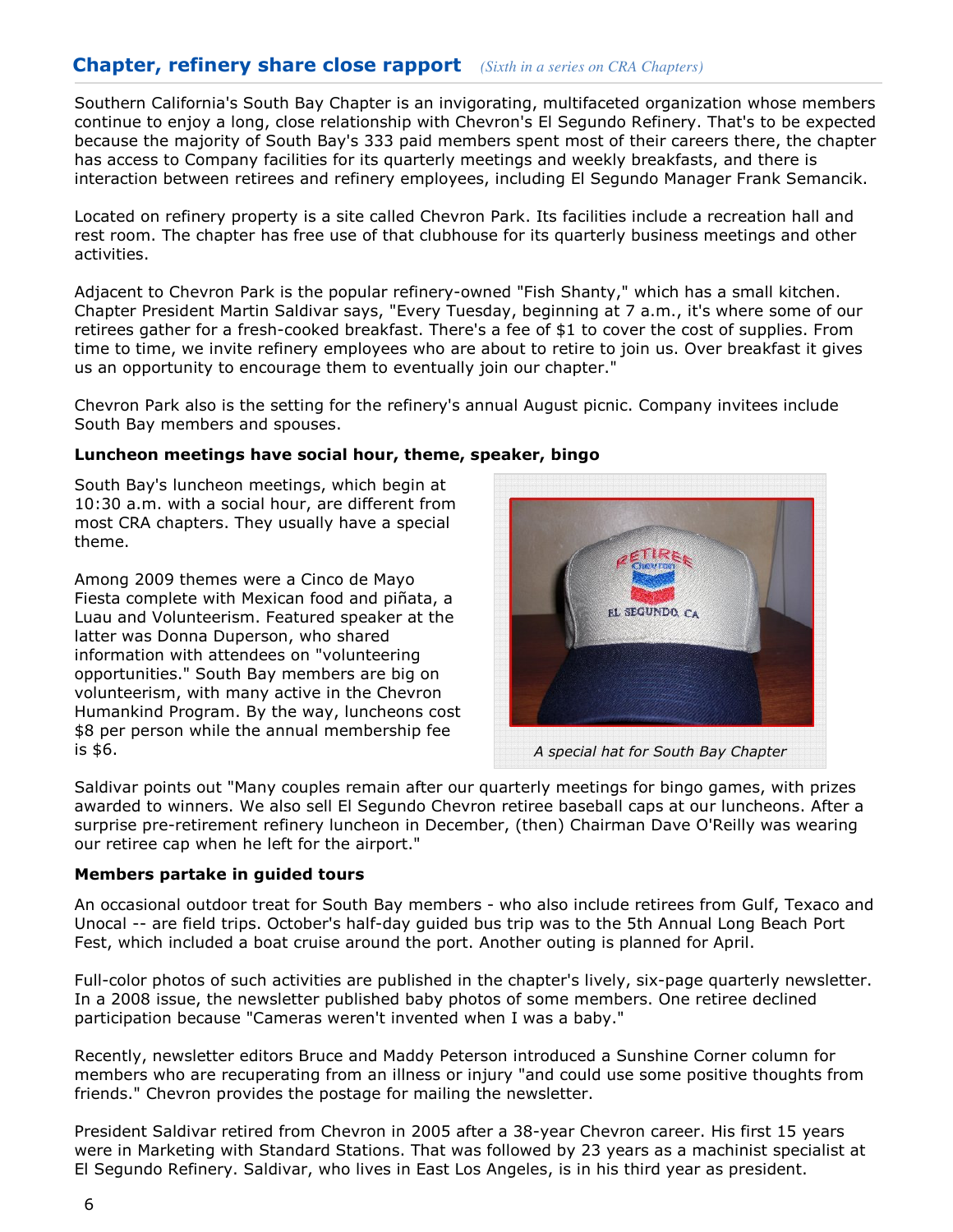# Benefits Corner: A review of Dental, Health Insurance, Pension issues by Al Horan

By the time you read this article, MetLife will have been reoffered membership in CRA's Dental Program. However, it is worthwhile that, thanks to HDH, our dental consultant, and MetLife the reoffering became reality. This is the first time MetLife agreed to reoffer its dental product to any contract holder.

While ideally we would have preferred to have the reoffer take place around July, MetLife was required to make the reoffer in March because of insurance regulations. We hope you took advantage of the reoffer by joining one of the plans offered through MetLife. Remember there is no guarantee the Program will be reoffered again the future.

On a related note, we hope anyone who joined a MetLife Plan authorized an automatic deduction of their premiums from their bank account. Recently, a dental plan member was hospitalized and their dental premium was not paid. Consequently, their coverage was cancelled for non-payment. We are currently working to have the coverage reinstated. Since unforeseen conditions can happen, we strongly encourage you to carefully consider authorizing automatic payment of your premiums.

#### Supplementation remains high priority

We know many of you are receiving fixed monthly pensions from Chevron and it has been several years since a pension supplementation increase was provided by Chevron. We also know and appreciate your concerns about the economy and the period of elapsed time since the last supplementation. An increase is a very high priority to me personally and the CRA leadership. Whenever possible, we raise this issue with Chevron. This also is on our agenda for discussion at CRA's Annual Meeting in May.

However, just before going to press with this article, Chevron announced a cut of 2,000 downstream jobs. We hope this action does not in some way overshadow the needs of our retirees. We will continue to provide you with updates.

As mentioned on previous occasions, we encourage you and anyone you know who has a Chevron pension - especially through a legacy company - to keep their retirement papers. Although an exception, but still a concern, just recently someone I know and worked with filed for her pension with Chevron's Service Center. Unfortunately, her records could not be located. We are working with Chevron Corporate Benefits to establish her claim.

Bear in mind that when a company both acquires and merges with other companies, sometimes records are misplaced. Therefore, we encourage you, and people you know, to keep important records in a safe place. It's a good idea, too, to make loved ones aware of the location of your important documents.

#### Health insurance reform complex

Just last evening, March 21, the House of Representatives approved the Senate's version of a Health Reform bill. Within the next couple of days it is expected that President Obama will sign the bill and it will become law. I understand, however, that the House will propose certain modifications to the law which will require approval by the House and Senate before they can be presented to the President for signature.

At this point it's too early to determine the impact, if any, the new law and any modifications will have on our medical coverage. In discussions with Chevron, they indicated that after they evaluate the impact of the legislation and, at the appropriate time, they will provide us with information regarding our Chevron Medical Benefits.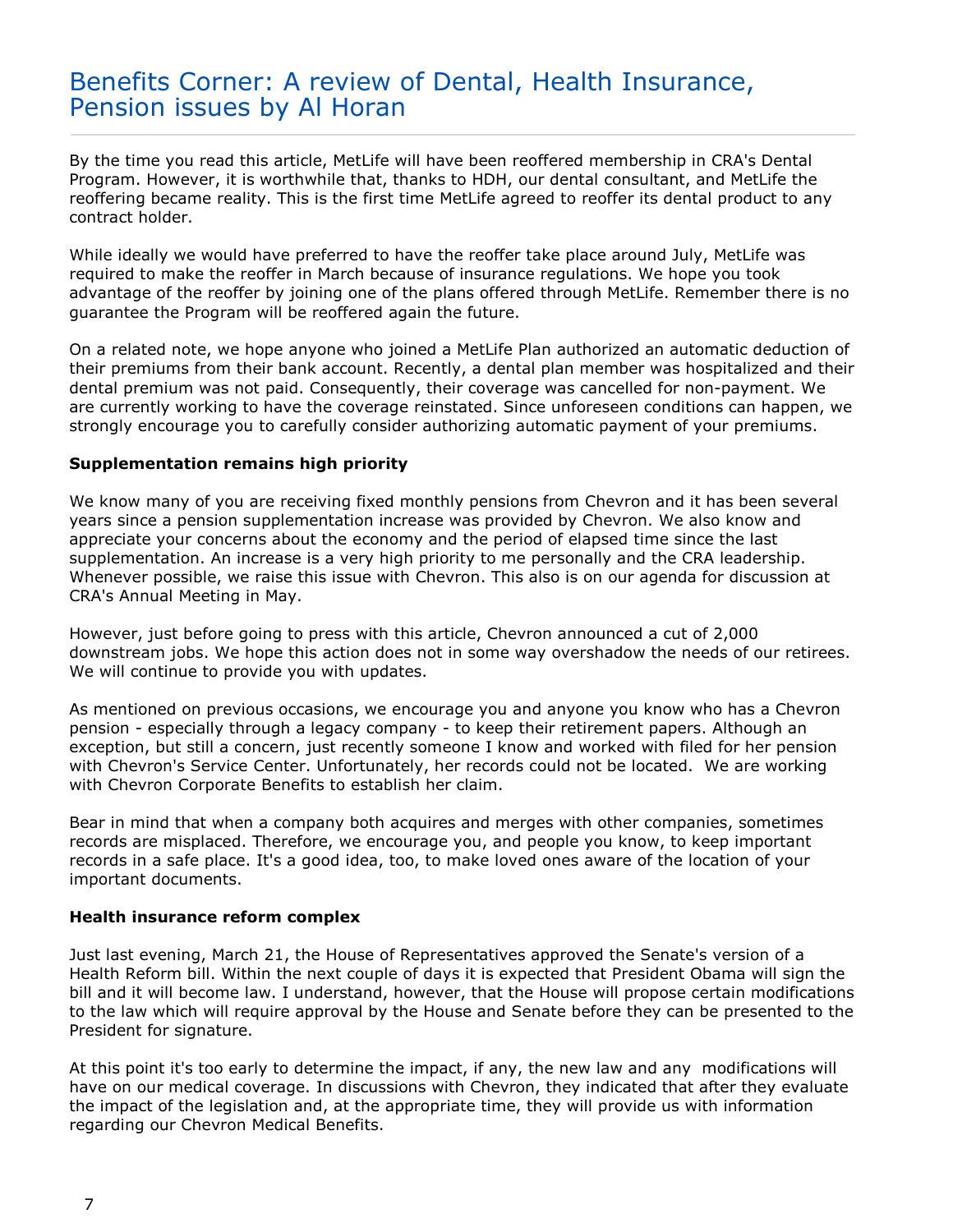#### National Census guidelines

Finally, 2010 is the year of the National Census. The process of collecting census data began in March, with April 1 being the official day of the population count. By the time you read this article, hopefully you will have responded to the government's request.

However, if you did not receive a census form, or if you are contacted by the government, bear in mind that the needed census information is limited to name, gender, race, ethnicity, household members, relationships and whether you own or rent your residence. You should NOT be asked for your Social Security, bank account or credit card number. The U.S. Census Bureau should contact you by mail or in person. You should NOT be contacted by phone or email.

Be aware, too, that field representatives from the Census Bureau must present an ID badge which should have a photo, expiration date and a U.S. Department of Commerce watermark. In closing, we remind you that if you have questions or need assistance with Benefits issues, please contact any of the following Benefits Committee members:

- Al Horan, Caltex: E-Mail: awhoran@verizon.net, Phone: 972-964-1787
- Virginia Benfield, Texaco: E-Mail: vbenfield@comcast.net, Phone: 281-558-3807
- Linda Bulla, Texaco: E-Mail: jo2nlin3a@earthlink.net, Phone: 615-832-1046
- Bill Dodge, Chevron/Gulf: E-Mail: wndodge@sbcglobal.net, Phone: 832-934-0680
- Herb Farrington, Unocal: E-Mail: herbf76@msn.com, Phone: 714-904-5825
- Richard Watkins, Unocal: E-Mail: wrwatkins@embarqmail.com, Phone: 903-451-3266

# CRA Briefs

- There are 52,200 retirees eligible for health care. Last fall some 18 percent made changes via the Internet, an 18 percent increase over the previous year, while 82 percent made changes via the Call Center.
- The next two Annual Business Meetings will be May 14-16, 2011, at the Sheraton North Houston Hotel near Bush Intercontinental Airport and May 19-21 in the Northern California/Hawaii Area. Five hotels for the latter site are under consideration at Lake Tahoe, Sacramento and San Francisco.
- On Dec. 31, the small NorCal Chapter in Paradise, Calif., stopped operations . . . Some other chapters are struggling, too, due to lack of new retirees, aging population and no one willing to take on leadership positions with the chapter . . . The CRA has 18 newly elected chapter presidents for 2010.
- At its Christmas luncheon the Chevron Texaco Puget Sound Chapter near Seattle, Wash., collected \$219 cash and 112 pounds of non-perishable food for the Northwest Harvest organization . . . Similarly, the North Central Texas Chapter collected an estimated 250 cans of can goods, 30 pounds of flour, sugar and cereal, and a combination of 100 baby toys, games and dolls for Mission Arlington, a faith-based organization located in Arlington, Texas.
- Pre-retirement seminars being developed for employees in Canada will provide an opportunity for CRA to become involved. The plan is to have a power point presentation about CRA, with reasons for joining and benefits of CRA membership.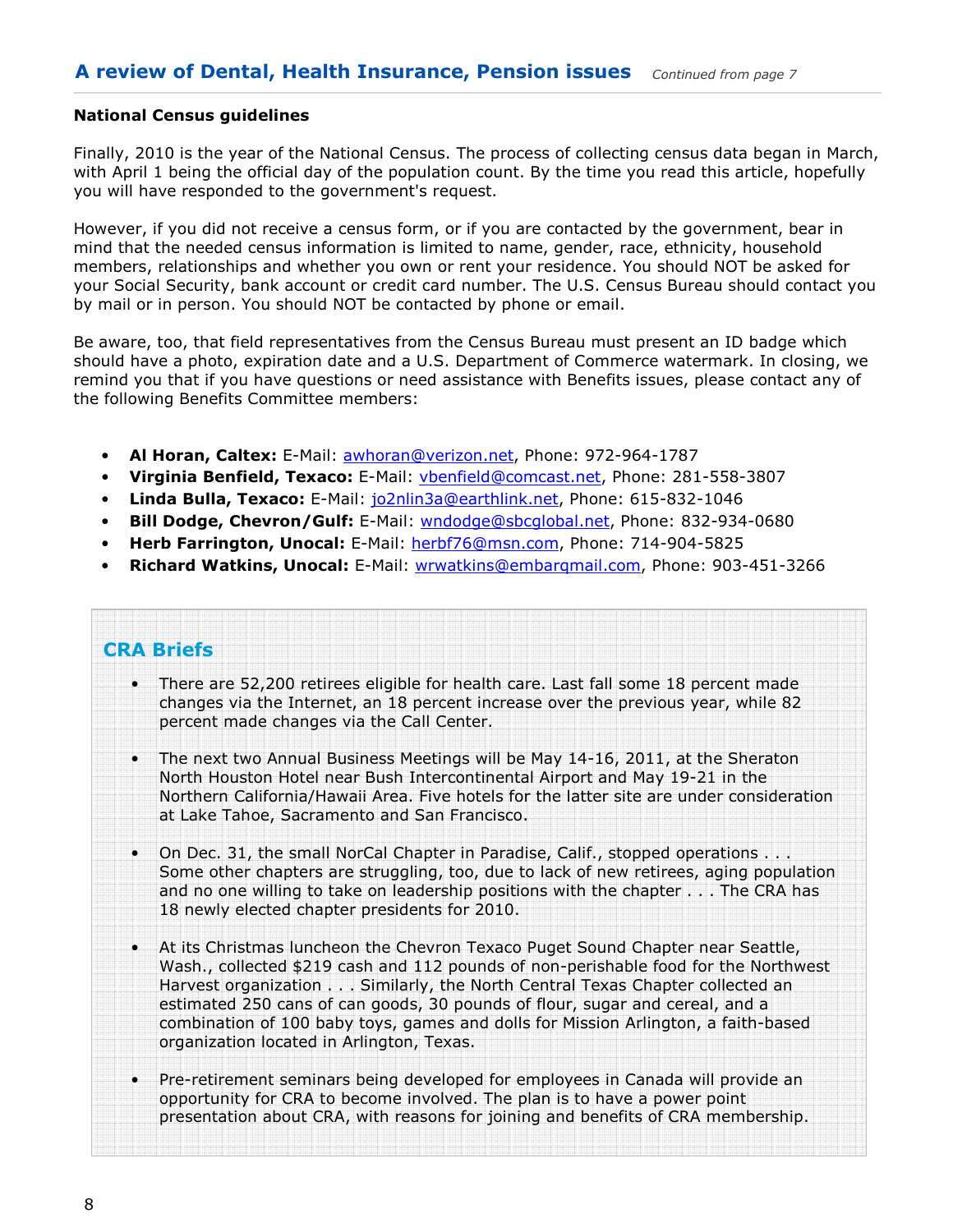# Encore In Memoriam: October 2009 – December 2009

As reported by Chevron during this period

Beane, Ramona V., Caltex, Ret. 1989 Coffey, Harold E., Caltex, Ret. 1977 Marcelino, Joseph W., Caltex, Ret. 1977 Miller, Otto, Caltex, Ret. 1982 Naranjo, Renan, Caltex, Ret. 1986 Stolz, Walter O., Caltex, Ret. 1984

Anderson, James C., Chevron, Ret. 1982 Ault, Doyt V., Chevron, Ret. 1970 Babcock, Beulah I., Chevron, Ret. 1973 Bagley, Fred M., Chevron, Ret. 1986 Barnes, Forrest M., Chevron, Ret. 1982 Baumgartner, Thomas E., Chevron, Ret. 1992 Beebe, Lawrence I., Chevron, Ret. 1983 Bisher, Delman E., Chevron, Ret. 1981 Bowder, Donald E., Chevron, Ret. 1991

Bradford, Elliott C., Chevron, Ret. 1977 Brandon, Albert G., Chevron, Ret. 1987 Brann, Ellis A., Chevron, Ret. 1977 Brawley, Oscar B., Chevron, Ret. 1986 Brelet, William C., Chevron, Ret. 1990 Bridges, H L., Chevron, Ret. 1982 Briggs, Kenneth M., Chevron, Ret. 2005 Buckway Jr., George J., Chevron, Ret.

1985 Byrne, Peter J., Chevron, Ret. 1964 Caldwell, Helen E., Chevron, Ret. 1988 Capuyan, Marcelina R., Chevron, Ret. 1974

Carlson, Loyd A., Chevron, Ret. 1977 Carman, George P., Chevron, Ret. 1986 Carter, George K., Chevron, Ret. 2000 Carter, Ronlee E., Chevron, Ret. 1995 Carter Jr, Charles F., Chevron, Ret. 1981 Chai, Helen T., Chevron, Ret. 1992 Christensen, Harold R., Chevron, Ret. 1992

Clodfelter, Jesse C., Chevron, Ret. 1986 Clybourn, Patricia A., Chevron, Ret. 2004 Corbett, Robert C., Chevron, Ret. 1988 Cornwell, Alton D., Chevron, Ret. 1999 Cramer, Thomas D., Chevron, Ret. 1985 Crane, Donna A., Chevron, Ret. 1978 Crenshaw, Dorothy G., Chevron, Ret. 1983

Crenshaw, Frances W., Chevron, Ret. 1982

Crooks, Harry W., Chevron, Ret. 1977 Dawson, William D., Chevron, Ret. 1986 Demuth, Clement G., Chevron, Ret. 1983 Diepenbrock, R A., Chevron, Ret. 1977 Drees, Carl B., Chevron, Ret. 2003 Duet, V. J., Chevron, Ret. 1992 Dunn, William E., Chevron, Ret. 1997 Falconer, Charles B., Chevron, Ret. 1974 Fordham Sr, J. R., Chevron, Ret. 1983 Foster, Charles H., Chevron, Ret. 1992 Gandy, Anton J., Chevron, Ret. 1968 Garibaldi, Mary C., Chevron, Ret. 1963 Geiger, Don W., Chevron, Ret. 1992 Gibb, Edward J., Chevron, Ret. 1982 Glick, H. M., Chevron, Ret. 1981 Griffin, Alvin R., Chevron, Ret. 1985 Griffith, R. T., Chevron, Ret. 1974

Gurr, Earl G., Chevron, Ret. 1981 Hampstead, Howard A., Chevron, Ret. 1985 Hansen, A. L., Chevron, Ret. 1980 Healy, John C., Chevron, Ret. 1985 Held, Lester J., Chevron, Ret. 1979 Helsel, W. K., Chevron, Ret. 1985 Hemmingsen, S W., Chevron, Ret. 1982 Hill, Moulton, Chevron, Ret. 1983 Hill, Morris O., Chevron, Ret. 1974 Howard Jr., James H., Chevron, Ret. 1985

Hughes, J. D., Chevron, Ret. 1986 Ineichen, Joseph K., Chevron, Ret. 1986 Jackson, P. A., Chevron, Ret. 1987 Jeffries, J A., Chevron, Ret. 1990 Johnson, Harold G., Chevron, Ret. 1971 Johnson, J. A., Chevron, Ret. 1986 Jones Jr., Alton C., Chevron, Ret. 1986 Kara, J. J., Chevron, Ret. 1986 Keathley, Rodney W., Chevron, Ret. 1997 Kilgo, Ottis L., Chevron, Ret. 1977

King, Henry F., Chevron, Ret. 1981 Kinnaman, Willard D., Chevron, Ret. 1985

Larkin, R. J., Chevron, Ret. 1983 Lavaun, R. J., Chevron, Ret. 1986 Lawrence, William R., Chevron, Ret. 1992

Leick, Jack T., Chevron, Ret. 1967 Lester, C. G., Chevron, Ret. 1985 Lowery, Hugh A., Chevron, Ret. 1992 Macchietto, Victor L., Chevron, Ret. 1992 Magee, Douglas T., Chevron, Ret.1986 Makarczyk, Paul A., Chevron, Ret. 1996 Mallory Jr., John D., Chevron, Ret. 1982 Martin, Warren G., Chevron, Ret. 1983 Martin, Tally L., Chevron, Ret. 1994 Matkin, John H., Chevron, Ret. 2000 Mccain Jr., Ernest M., Chevron, Ret. 1986

Mchugh, James V., Chevron, Ret. 1969 Mcnabb, Frances E., Chevron, Ret.1970 Mcnutt, Convell D., Chevron, Ret.1977 Messonnier, Irwin J., Chevron, Ret. 1977 Meyer, Carol A., Chevron, Ret. 1997 Miller, C. L., Chevron, Ret. 1986 Miller, Martha M., Chevron, Ret. 1978 Moody, Allye E., Chevron, Ret. 1972 Moorhead, E T., Chevron, Ret. 1984 Myers, H. W., Chevron, Ret. 1985 Newacheck, J. E., Chevron, Ret. 1981 Newsome, Joseph R., Chevron, Ret. 1986

Nicholas, Jack M., Chevron, Ret. 1996 Northwood, E J., Chevron, Ret. 1981 Oconnor, B. L., Chevron, Ret. 1986 Openshaw, Dee B., Chevron, Ret. 1989 Ordway, Florence V., Chevron, Ret. 1968 Owen, Evelyn K., Chevron, Ret. 1991 Palk, Albert E., Chevron, Ret. 1977 Parente, Cheryl, Chevron, Ret. 2008 Paulson, Gerald A., Chevron, Ret. 1984 Paysen, Harold W., Chevron, Ret. 1975

Peak, L., Chevron, Ret. 1980 Pechon, Dolores J., Chevron, Ret. 1985 Peconom, John V., Chevron, Ret. 1982 Pendergrass, Paul H., Chevron, Ret. 2003 Petrick, Raymond A., Chevron, Ret. 1985 Powell, David E., Chevron, Ret. 1998 Quick, Douglas M., Chevron, Ret. 1983 Racer Jr., Charles W., Chevron, Ret. 1998 Rasmussen, Donovan E., Chevron, Ret. 1978 Rawls, Cornelia F., Chevron, Ret. 1991 Rekers, John J., Chevron, Ret. 1971 Rinker, Frank R., Chevron, Ret. 1989 Rodriguez, R. J., Chevron, Ret. 1986 Rountree, J C., Chevron, Ret. 1986 Ruspino, W. J., Chevron, Ret. 1982 Russell, Don R., Chevron, Ret. 1988 Rutkowski, Judith A., Chevron, Ret. 2006 Salmon, Edwina P., Chevron, Ret. 1986 Sampson, Gary L., Chevron, Ret. 1998 Schmutz, Donald A., Chevron, Ret. 1985 Scholz, Willibald K., Chevron, Ret. 2004 Scott, J. A., Chevron, Ret. 1989 Spensley, Calvert I., Chevron, Ret. 1982 Stackhouse Jr., James A., Chevron, Ret. 1983 Stephens, L R., Chevron, Ret. 1986 Stoppenhagen, Erwin H., Chevron, Ret.1985 Stuart, Ira J., Chevron, Ret. 1976 Tagnipez, E M., Chevron, Ret. 1999 Tatton, Mary A., Chevron, Ret. 1992 Taylor, D. J., Chevron, Ret. 1986 Taylor, Robert N., Chevron, Ret. 1983 Toler, Thomas R., Chevron, Ret. 1990 Tucker, A. L., Chevron, Ret. 1986 Vanleuven, Ray S., Chevron, Ret. 1978 Voss, Douglas A., Chevron, Ret. 1992 Wainwright, Henry T., Chevron, Ret. 1964 Weaver, John W., Chevron, Ret. 1975 Webster, James M., Chevron, Ret. 1977 Welborn, G. B., Chevron, Ret. 1983 Wilder, Duane E., Chevron, Ret. 1982 Wilkerson, Douglas F., Chevron, Ret. 1985 Wilkinson, James W., Chevron, Ret. 1977 Wilkman, Daniel W., Chevron, Ret. 1966 Wilson, David W., Chevron, Ret. 1986 Wolden, William C., Chevron, Ret. 1989 Wong, Peter K., Chevron, Ret. 2002 Yeckl, George N., Chevron, Ret. 1985

Andrew, Howard R., Getty, Ret. 1993 Brown, Howell W., Getty, Ret. 1996 Chauvin, Harvey J., Getty, Ret. 1981 Cox, Wayne E., Getty, Ret. 1979 Coy, Odes W., Getty, Ret. 1986 Dewey, John C., Getty, Ret. 1994 Easley, Gustava, Getty, Ret. 1975 Fontana, William R., Getty, Ret. 1986 Hamilton, Jack D., Getty, Ret. 1994 Holloway, George E., Getty, Ret. 1983 Lancon, Grady W., Getty, Ret. 1994 Laudon Jr., Richard M., Getty, Ret. 1973 Maish Sr, Jimmie D., Getty, Ret. 1984 Mcgill, John D., Getty, Ret. 1994 Mckinnon, Robert L., Getty, Ret. 1980 Nixon, Richard A., Getty, Ret. 1984 Pitts, Robert J., Getty, Ret. 1994 Pullen, Harold L., Getty, Ret. 1990 Runey, Chester M., Getty, Ret. 1985 Sanders, Leonidas , Getty, Ret. 1987 Sands Sr., Leo T., Getty, Ret. 1979 Shaft, Donald L., Getty, Ret. 1993 Waas, Marian, Getty, Ret. 1990 White Jr., John F., Getty, Ret. 1982 Wilkins, Lloyd I., Getty, Ret. 1987 York, Charles R., Getty, Ret. 1985

Adaway, Eugene A., Gulf, Ret. 1995 Ashley, Louie D., Gulf, Ret. 1982 Baird, Gloria J., Gulf, Ret. 1985 Barbosa, Ellis S., Gulf, Ret. 1983 Barry, James B., Gulf, Ret. 1963 Battles, Dale F., Gulf, Ret. 1985 Bell, Alfred W., Gulf, Ret. 1982 Beltrandi, Mauro D., Gulf, Ret. 1983 Benson, James E., Gulf, Ret. 1983 Berlinghoff, Myrtle, Gulf, Ret. 1977 Berry, Edwin L., Gulf, Ret. 1975 Black, Charles E., Gulf, Ret. 1981 Boling, Lloyd W., Gulf, Ret. 1979 Boudreaux, Donald P., Gulf, Ret. 1982 Brooks, Jesse L., Gulf, Ret. 1976 Brown, Lawrence J., Gulf, Ret. 1981 Brown, Walter L., Gulf, Ret. 1984 Buchmann, Harry, Gulf, Ret. 1981 Buckey, Alfonso A., Gulf, Ret. 1982 Burnett, Donald B., Gulf, Ret. 1983 Burns Jr., James C., Gulf, Ret. 1975 Carcara, Anthony J., Gulf, Ret. 1989 Catsulis, George P., Gulf, Ret. 1999 Clark, Roy V., Gulf, Ret. 1983 Connolly, Francis A., Gulf, Ret. 1986 Cooper, Earl F., Gulf, Ret. 1985 Dickhaus, Frederick A., Gulf, Ret. 1976 Dulisse, Nicholas U., Gulf, Ret. 1976 Elliott, Jim B., Gulf, Ret. 1983 Evers, Gladys M., Gulf, Ret. 1983 Firlein A., Edward P., Gulf, Ret. 1981 Forgay, Fred A., Gulf, Ret. 1975 Foxworth, Oran Z., Gulf, Ret. 1979 Frasier, Jack M., Gulf, Ret. 1985 Garmany, Burton R., Gulf, Ret. 1986 Gates, Claborn M., Gulf, Ret. 1973 Geeze, A. M., Gulf, Ret. 1973 Hannah, Harold E., Gulf, Ret. 1985 Harvin Jr., Richard R., Gulf, Ret. 1981 Hayes, Mary A., Gulf, Ret. 1976 Henry, Joseph E., Gulf, Ret. 1992 Hijazi , Ahmad M., Gulf, Ret. 1985 Horvath, Frank E., Gulf, Ret. 1981 Hudak, Edward J., Gulf, Ret. 1981 Huk, Aleksy, Gulf, Ret. 1982 Jankowski, Blanche L., Gulf, Ret. 1982 Jecko Jr, Edward A., Gulf, Ret. 1983 Johnson, William R., Gulf, Ret. 1981